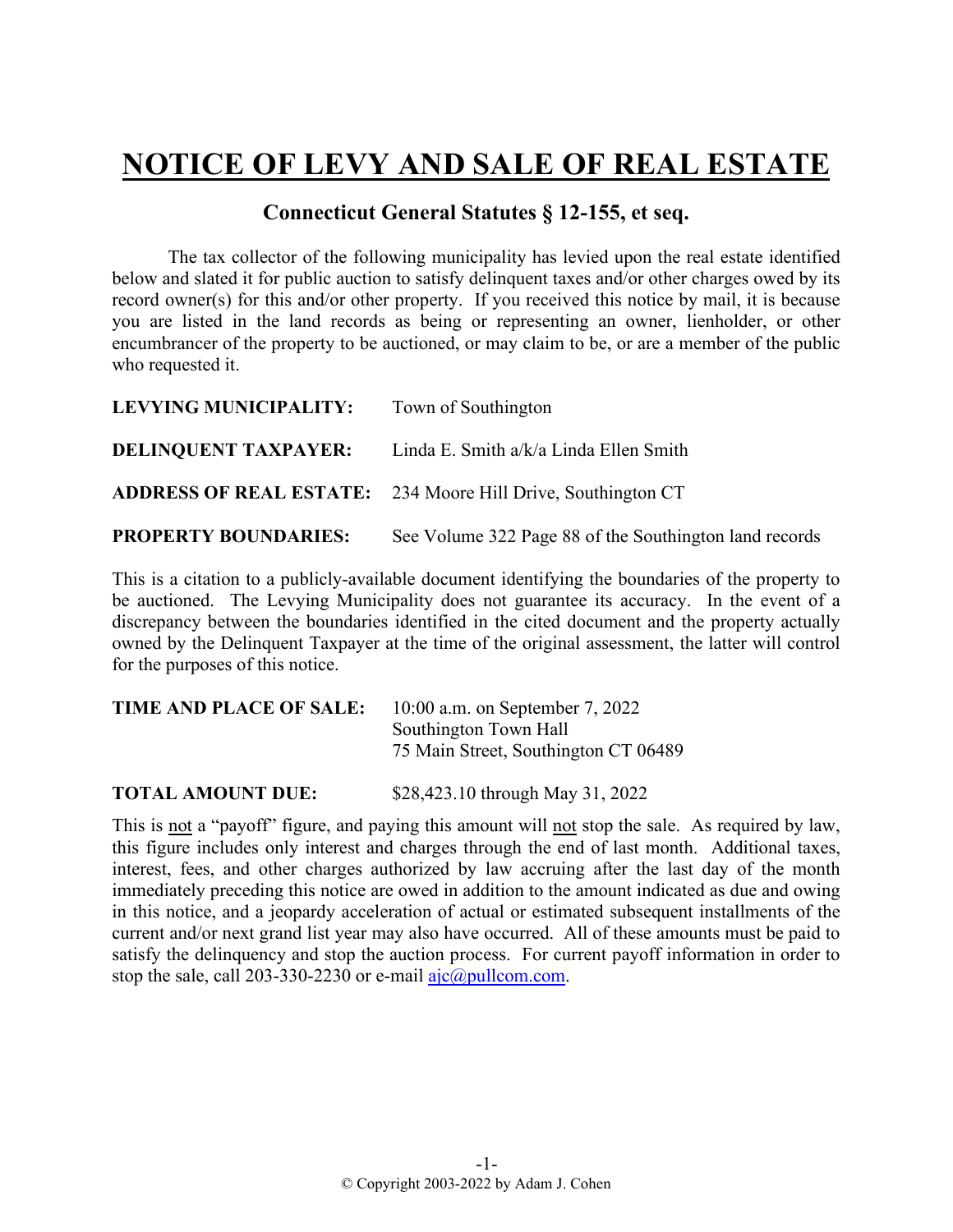**SURVIVING ENCUMBRANCES:** This property will be sold "free and clear" to the winning bidder subject only to: (1) taxes and water/sewer charges laid by the levying municipality which were not yet due and payable at the time of the levy, which is the date accompanying the signature on the first notice of this sale filed in the land records, except as are recovered from the sale; (2) the accrued taxes and water/sewer charges of any other governmental authority against this property; (3) any federal lien recorded until 30 days before the date which is six months after the auction date, except as extinguished pursuant to federal law; (4) easements, covenants and restrictions in favor of other parcels of land predating the time of the levy; (5) solely to the extent any of the delinquencies identified above was assessed on property other than the property to be sold, all encumbrances perfected before this notice was recorded; (6) interests exempt from levy and sale under the Constitution and laws of the United States; (7) the interest of any person or such person's predecessors in title for whom notice of the sale was not sent as required by law, and who had a right to such notice, and who did not in fact know of it within six months thereafter, until expiration of the limitation deadline in C.G.S. § 12-159b; (8) any monetary encumbrance recorded between June 10, 2022 and the date the first notice of this sale was filed in the land records, unless its holder is notified of the tax sale as required by law or in fact knew of it within six months thereafter; (9) any other interest not foreclosed by this tax sale procedure under state law; and (10) the effect of any federal, state, or local law and the restrictions and conditions in the tax sale notices and announced at the auction.

**PERSONS TO WHOM THIS NOTICE IS SENT:** The following persons are, or may claim to be, or may represent, the known holders of choate interests which will be affected by the sale. Absent payment in full before the auction or valid redemption within six months thereafter, the respective titles, mortgages, liens, restraints on alienation, and other encumbrances in this property in favor of all persons with actual or constructive notice thereof shall be extinguished.

| Linda E. Smith $a/k/a$ Linda Ellen Smith | Linda E. Smith a/k/a Linda Ellen Smith |
|------------------------------------------|----------------------------------------|
| 234 Moore Hill Drive                     | 368 Jones Hill Road                    |
| Southington, CT 06489                    | West Haven, CT 06516                   |